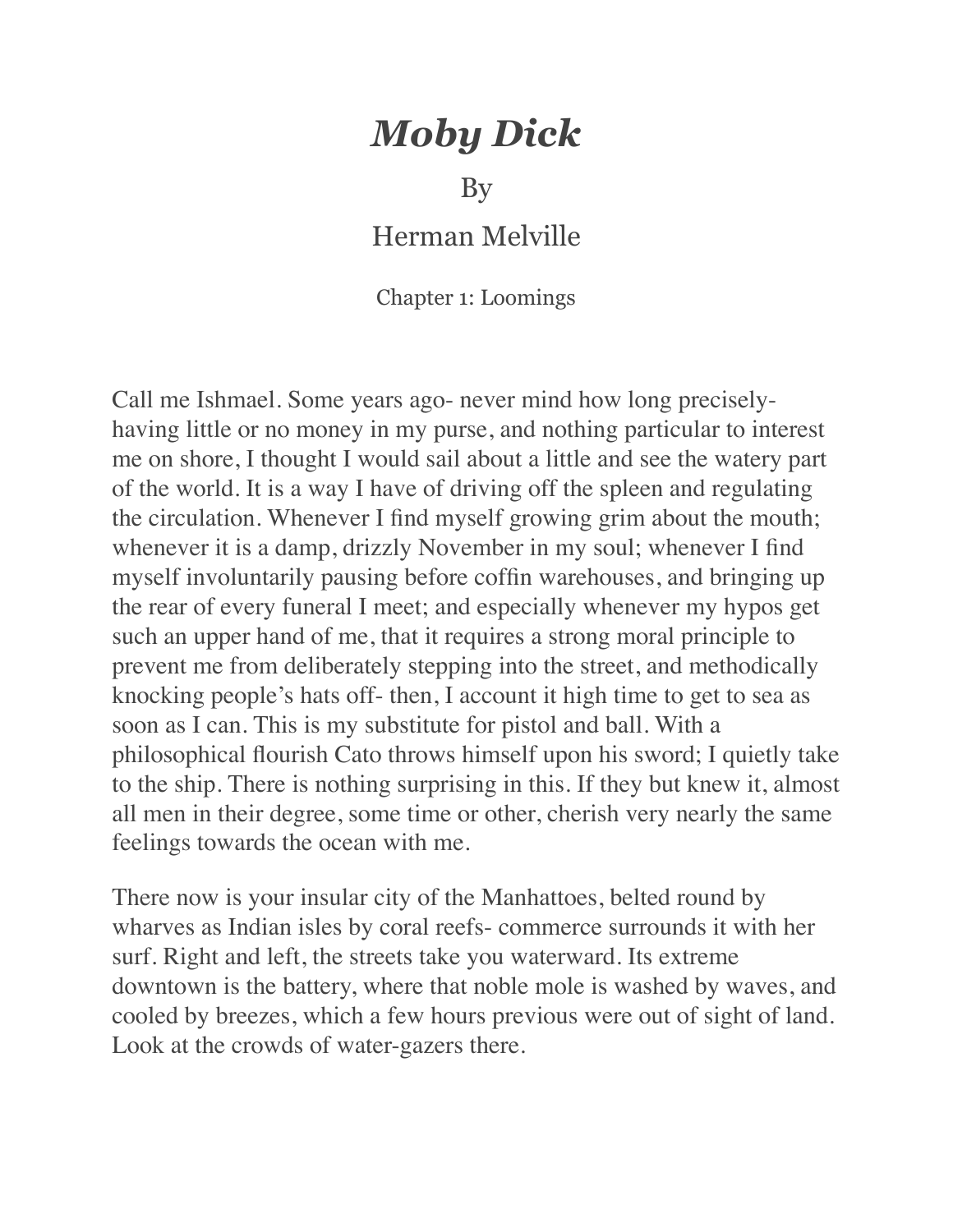Circumambulate the city of a dreamy Sabbath afternoon. Go from Corlears Hook to Coenties Slip, and from thence, by Whitehall, northward. What do you see?- Posted like silent sentinels all around the town, stand thousands upon thousands of mortal men fixed in ocean reveries. Some leaning against the spiles; some seated upon the pierheads; some looking over the bulwarks of ships from China; some high aloft in the rigging, as if striving to get a still better seaward peep. But these are all landsmen; of week days pent up in lath and plaster- tied to counters, nailed to benches, clinched to desks. How then is this? Are the green fields gone? What do they here?

But look! here come more crowds, pacing straight for the water, and seemingly bound for a dive. Strange! Nothing will content them but the extremest limit of the land; loitering under the shady lee of yonder warehouses will not suffice. No. They must get just as nigh the water as they possibly can without falling And there they stand- miles of themleagues. Inlanders all, they come from lanes and alleys, streets avenuesnorth, east, south, and west. Yet here they all unite. Tell me, does the magnetic virtue of the needles of the compasses of all those ships attract them thither?

Once more. Say you are in the country; in some high land of lakes. Take almost any path you please, and ten to one it carries you down in a dale, and leaves you there by a pool in the stream. There is magic in it. Let the most absent-minded of men be plunged in his deepest reveries- stand that man on his legs, set his feet a-going, and he will infallibly lead you to water, if water there be in all that region. Should you ever be athirst in the great American desert, try this experiment, if your caravan happen to be supplied with a metaphysical professor. Yes, as every one knows, meditation and water are wedded for ever.

But here is an artist. He desires to paint you the dreamiest, shadiest, quietest, most enchanting bit of romantic landscape in all the valley of the Saco. What is the chief element he employs? There stand his trees,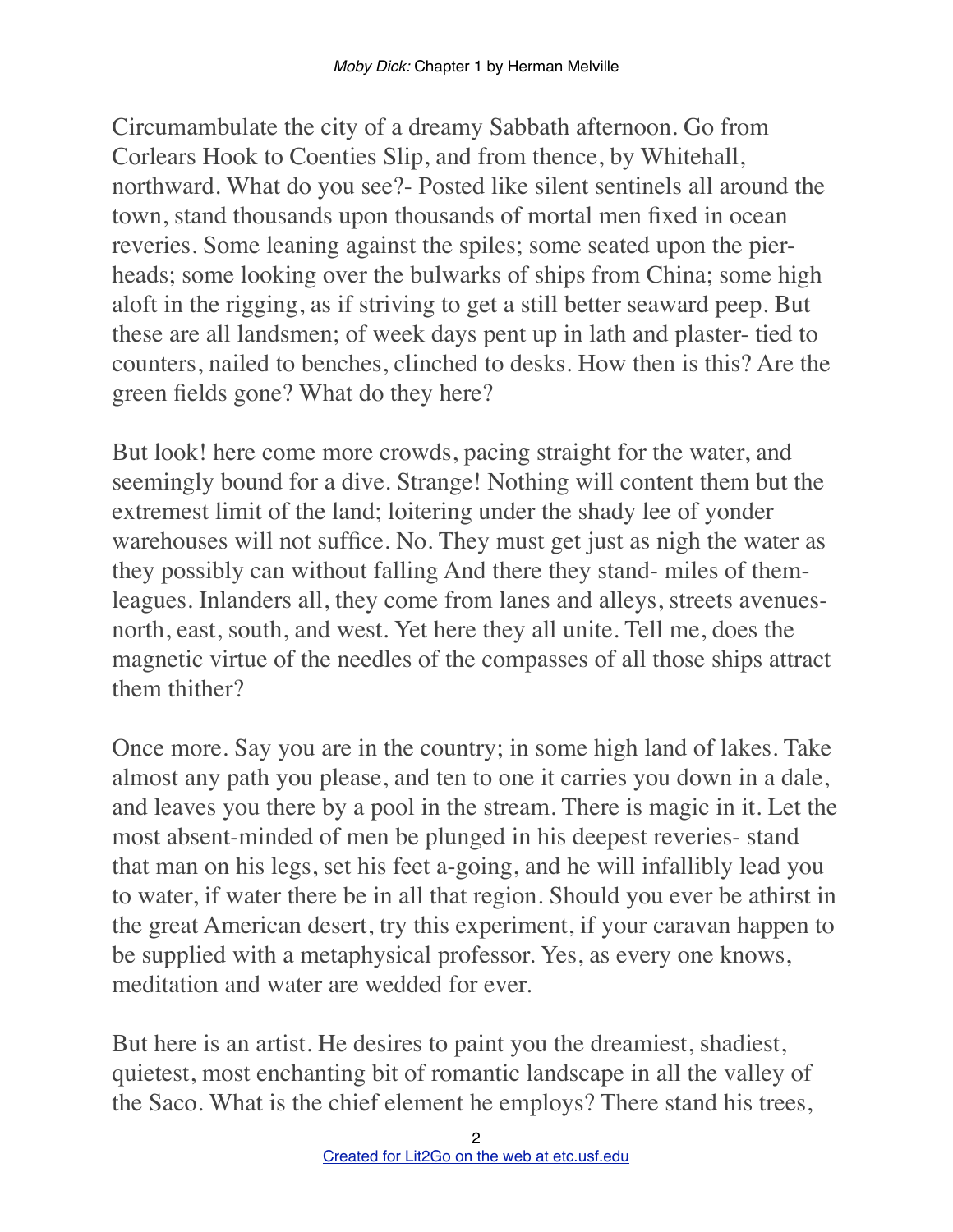each with a hollow trunk, as if a hermit and a crucifix were within; and here sleeps his meadow, and there sleep his cattle; and up from yonder cottage goes a sleepy smoke. Deep into distant woodlands winds a mazy way, reaching to overlapping spurs of mountains bathed in their hill-side blue. But though the picture lies thus tranced, and though this pine-tree shakes down its sighs like leaves upon this shepherd's head, yet all were vain, unless the shepherd's eye were fixed upon the magic stream before him. Go visit the Prairies in June, when for scores on scores of miles you wade knee-deep among Tiger-lilies- what is the one charm wanting?- Water- there is not a drop of water there! Were Niagara but a cataract of sand, would you travel your thousand miles to see it? Why did the poor poet of Tennessee, upon suddenly receiving two handfuls of silver, deliberate whether to buy him a coat, which he sadly needed, or invest his money in a pedestrian trip to Rockaway Beach? Why is almost every robust healthy boy with a robust healthy soul in him, at some time or other crazy to go to sea? Why upon your first voyage as a passenger, did you yourself feel such a mystical vibration, when first told that you and your ship were now out of sight of land? Why did the old Persians hold the sea holy? Why did the Greeks give it a separate deity, and own brother of Jove? Surely all this is not without meaning. And still deeper the meaning of that story of Narcissus, who because he could not grasp the tormenting, mild image he saw in the fountain, plunged into it and was drowned. But that same image, we ourselves see in all rivers and oceans. It is the image of the ungraspable phantom of life; and this is the key to it all.

Now, when I say that I am in the habit of going to sea whenever I begin to grow hazy about the eyes, and begin to be over conscious of my lungs, I do not mean to have it inferred that I ever go to sea as a passenger. For to go as a passenger you must needs have a purse, and a purse is but a rag unless you have something in it. Besides, passengers get sea-sick- grow quarrelsome- don't sleep of nights- do not enjoy themselves much, as a general thing;- no, I never go as a passenger; nor, though I am something of a salt, do I ever go to sea as a Commodore, or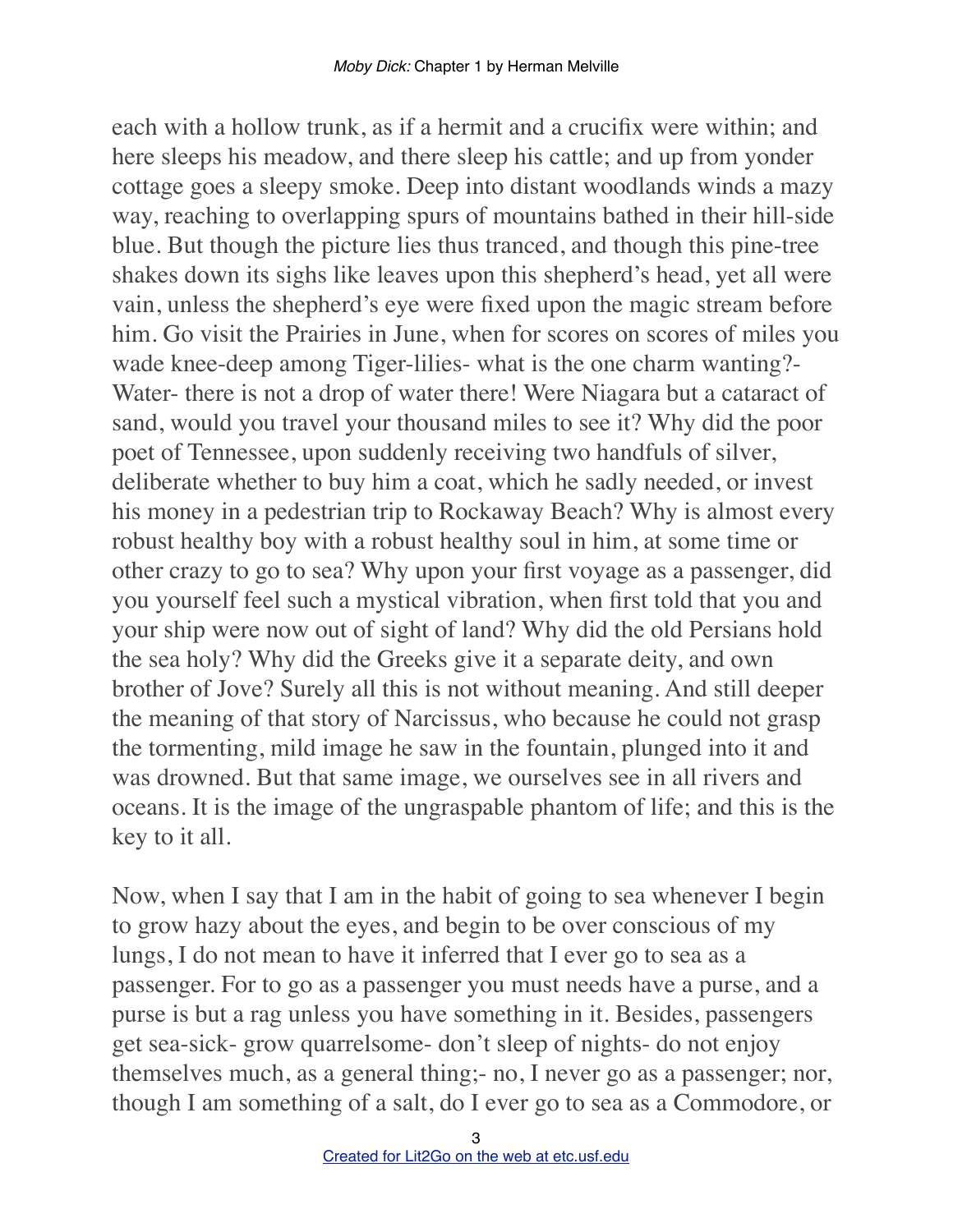a Captain, or a Cook. I abandon the glory and distinction of such offices to those who like them. For my part, I abominate all honorable respectable toils, trials, and tribulations of every kind whatsoever. It is quite as much as I can do to take care of myself, without taking care of ships, barques, brigs, schooners, and what not. And as for going as cook,- though I confess there is considerable glory in that, a cook being a sort of officer on ship-board- yet, somehow, I never fancied broiling fowls;- though once broiled, judiciously buttered, and judgmatically salted and peppered, there is no one who will speak more respectfully, not to say reverentially, of a broiled fowl than I will. It is out of the idolatrous dotings of the old Egyptians upon broiled ibis and roasted river horse, that you see the mummies of those creatures in their huge bakehouses the pyramids.

No, when I go to sea, I go as a simple sailor, right before the mast, plumb down into the fore-castle, aloft there to the royal mast-head. True, they rather order me about some, and make me jump from spar to spar, like a grasshopper in a May meadow. And at first, this sort of thing is unpleasant enough. It touches one's sense of honor, particularly if you come of an old established family in the land, the Van Rensselaers, or Randolphs, or Hardicanutes. And more than all, if just previous to putting your hand into the tar-pot, you have been lording it as a country schoolmaster, making the tallest boys stand in awe of you. The transition is a keen one, I assure you, from a schoolmaster to a sailor, and requires a strong decoction of Seneca and the Stoics to enable you to grin and bear it. But even this wears off in time.

What of it, if some old hunks of a sea-captain orders me to get a broom and sweep down the decks? What does that indignity amount to, weighed, I mean, in the scales of the New Testament? Do you think the archangel Gabriel thinks anything the less of me, because I promptly and respectfully obey that old hunks in that particular instance? Who ain't a slave? Tell me that. Well, then, however the old sea-captains may order me about- however they may thump and punch me about, I have the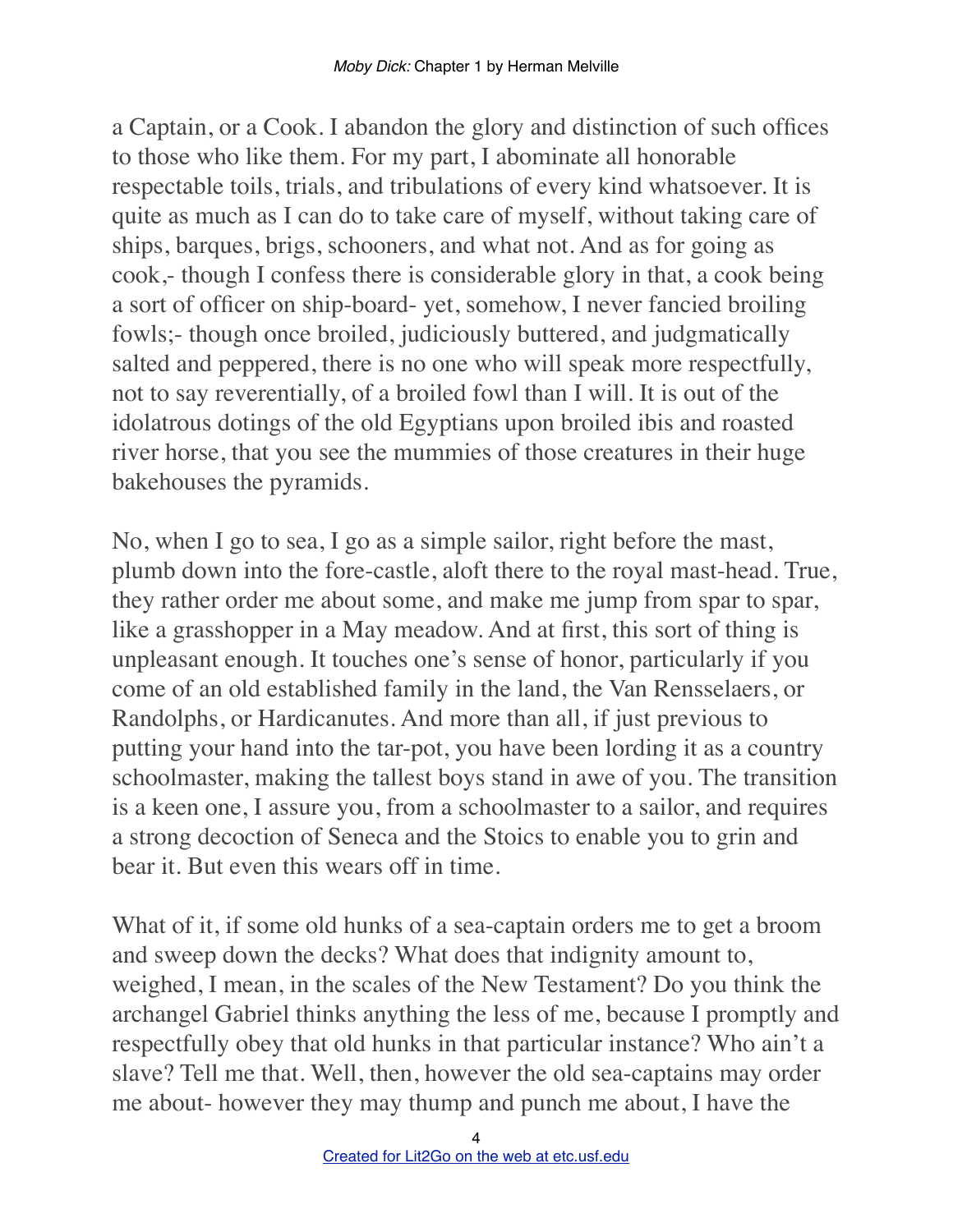satisfaction of knowing that it is all right; that everybody else is one way or other served in much the same way- either in a physical or metaphysical point of view, that is; and so the universal thump is passed round, and all hands should rub each other's shoulder-blades, and be content.

Again, I always go to sea as a sailor, because they make a point of paying me for my trouble, whereas they never pay passengers a single penny that I ever heard of. On the contrary, passengers themselves must pay. And there is all the difference in the world between paying and being paid. The act of paying is perhaps the most uncomfortable infliction that the two orchard thieves entailed upon us. But being paid, what will compare with it? The urbane activity with which a man receives money is really marvellous, considering that we so earnestly believe money to be the root of all earthly ills, and that on no account can a monied man enter heaven. Ah! how cheerfully we consign ourselves to perdition!

Finally, I always go to sea as a sailor, because of the wholesome exercise and pure air of the fore-castle deck. For as in this world, head winds are far more prevalent than winds from astern (that is, if you never violate the Pythagorean maxim), so for the most part the Commodore on the quarter-deck gets his atmosphere at second hand from the sailors on the forecastle. He thinks he breathes it first; but not so. In much the same way do the commonalty lead their leaders in many other things, at the same time that the leaders little suspect it. But wherefore it was that after having repeatedly smelt the sea as a merchant sailor, I should now take it into my head to go on a whaling voyage; this the invisible police officer of the Fates, who has the constant surveillance of me, and secretly dogs me, and influences me in some unaccountable way- he can better answer than any one else. And, doubtless, my going on this whaling voyage, formed part of the grand programme of Providence that was drawn up a long time ago. It came in as a sort of brief interlude and solo between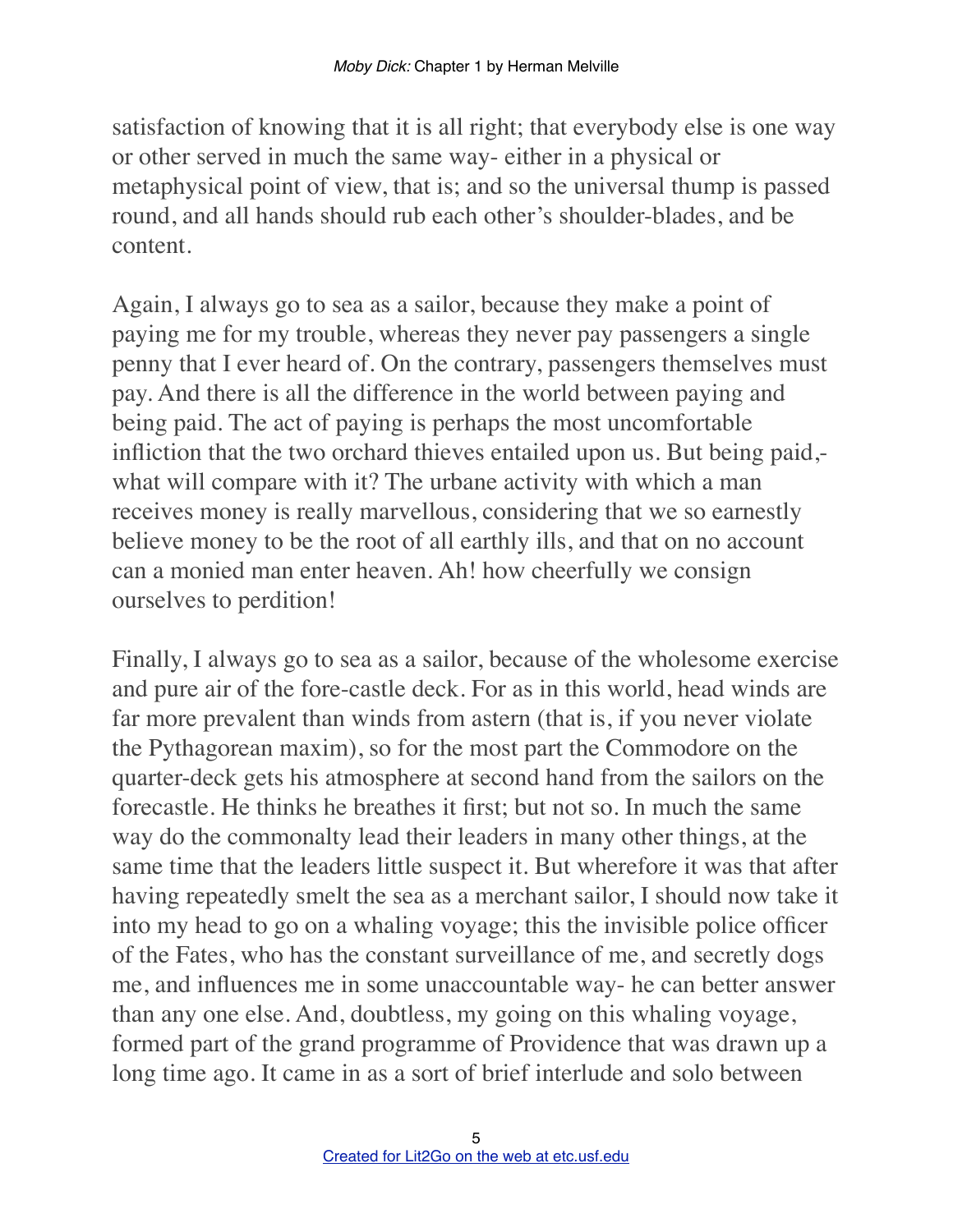more extensive performances. I take it that this part of the bill must have run something like this:

## "Grand Contested Election for the Presidency of the United States. "WHALING VOYAGE BY ONE ISHMAEL." "BLOODY BATTLE IN AFFGHANISTAN."

Though I cannot tell why it was exactly that those stage managers, the Fates, put me down for this shabby part of a whaling voyage, when others were set down for magnificent parts in high tragedies, and short and easy parts in genteel comedies, and jolly parts in farces- though I cannot tell why this was exactly; yet, now that I recall all the circumstances, I think I can see a little into the springs and motives which being cunningly presented to me under various disguises, induced me to set about performing the part I did, besides cajoling me into the delusion that it was a choice resulting from my own unbiased freewill and discriminating judgment.

Chief among these motives was the overwhelming idea of the great whale himself. Such a portentous and mysterious monster roused all my curiosity. Then the wild and distant seas where he rolled his island bulk; the undeliverable, nameless perils of the whale; these, with all the attending marvels of a thousand Patagonian sights and sounds, helped to sway me to my wish. With other men, perhaps, such things would not have been inducements; but as for me, I am tormented with an everlasting itch for things remote. I love to sail forbidden seas, and land on barbarous coasts. Not ignoring what is good, I am quick to perceive a horror, and could still be social with it- would they let me- since it is but well to be on friendly terms with all the inmates of the place one lodges in.

By reason of these things, then, the whaling voyage was welcome; the great flood-gates of the wonder-world swung open, and in the wild conceits that swayed me to my purpose, two and two there floated into